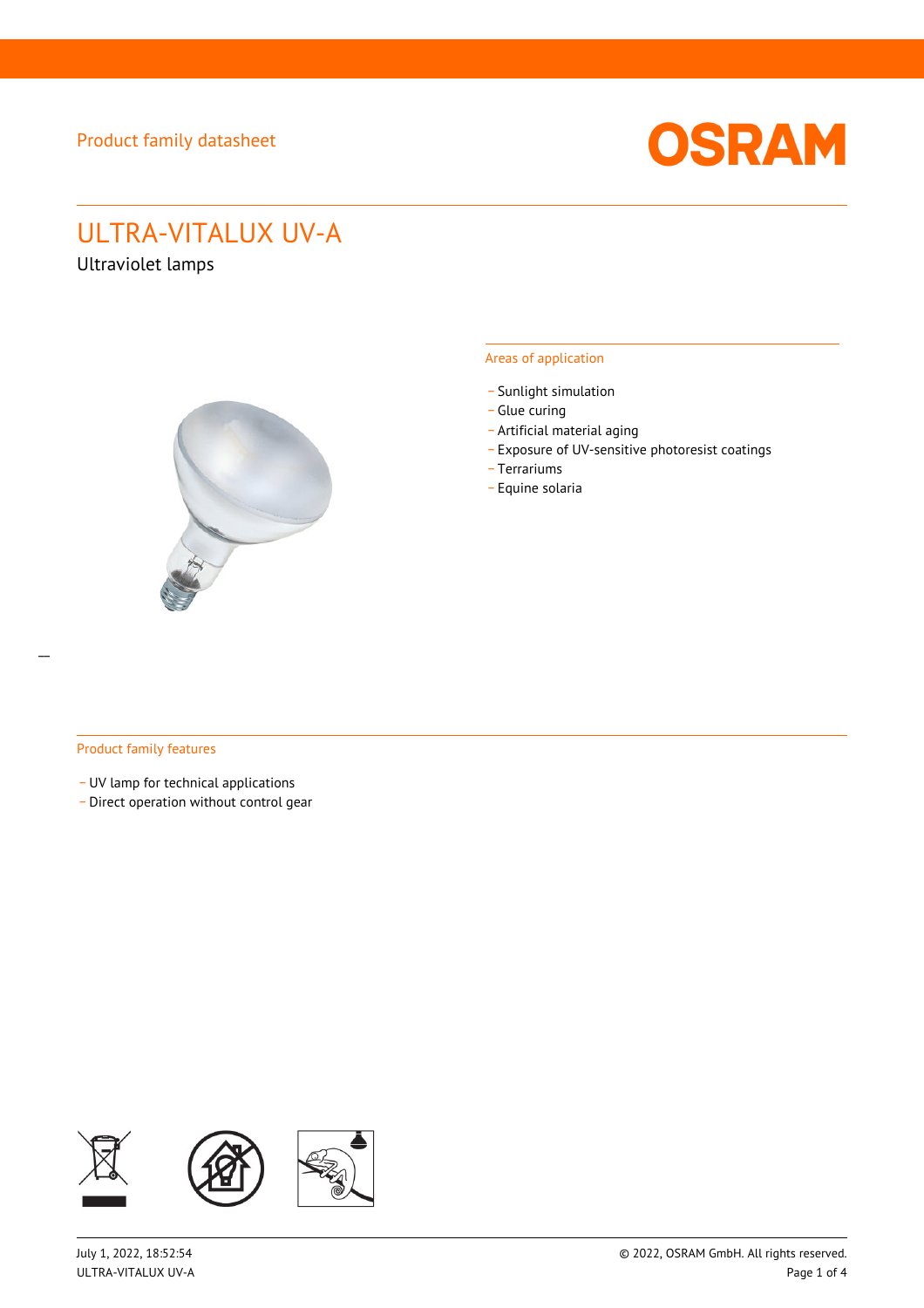

325755\_ULTRA VITALUX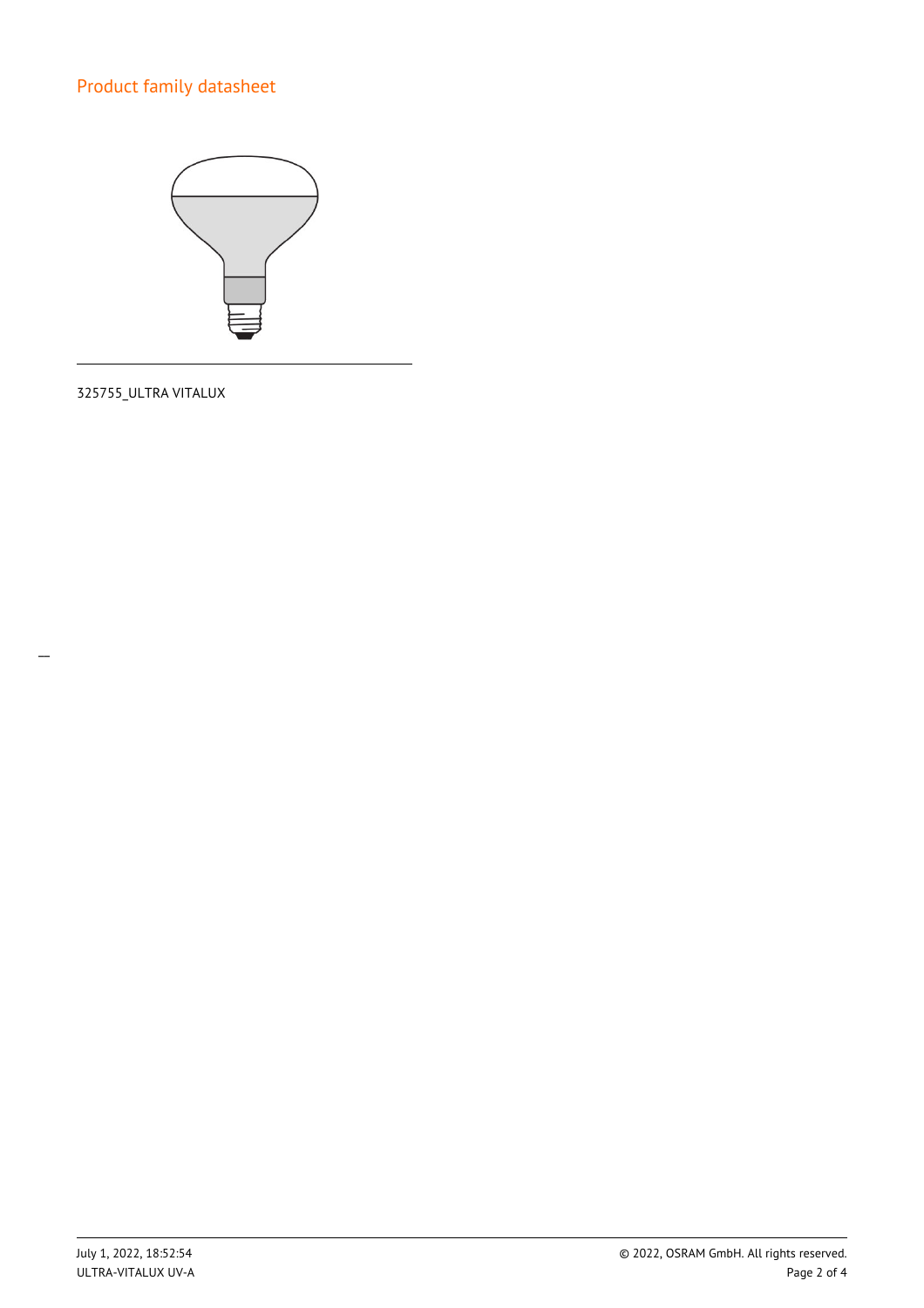## Technical data

 $\overline{a}$ 

|                               | Product<br>informatio<br>n | Electrical data           | <b>Photometric</b><br>al data |                             |                           |                                         |
|-------------------------------|----------------------------|---------------------------|-------------------------------|-----------------------------|---------------------------|-----------------------------------------|
| <b>Product description</b>    | Order<br>reference         | <b>Nominal</b><br>voltage | Lamp<br>voltage               | <b>Construction voltage</b> | <b>Nominal</b><br>wattage | Radiated<br>power<br>315400<br>nm (UVA) |
| ULTRA VITALUX 300 W 230 V E27 | U VITALX<br>300W E         | 230 V                     | 230 V                         | 230.00 V                    | 300.00 W                  | 13.6 W                                  |

|                               |                                          |                     | Light technical data    |                            | Dimensions & weight                                                                                          |                                             | Lifespan |
|-------------------------------|------------------------------------------|---------------------|-------------------------|----------------------------|--------------------------------------------------------------------------------------------------------------|---------------------------------------------|----------|
| <b>Product description</b>    | <b>Radiated power</b><br>280315 nm (UVB) |                     | Beam angle              |                            | <b>Diameter</b>                                                                                              | Length                                      | Lifespan |
| ULTRA VITALUX 300 W 230 V E27 | 3.0 W                                    |                     | 30 <sup>o</sup>         |                            | $127.0 \text{ mm}$                                                                                           | $185.0 \text{ mm}$                          | 1000h    |
|                               | <b>Additional</b><br>product data        | <b>Capabilities</b> |                         |                            | <b>Environmental information</b><br>Information according Art. 33 of EU<br>Regulation (EC) 1907/2006 (REACh) |                                             |          |
| <b>Product description</b>    | Base<br>(standard<br>designation)        |                     | <b>Burning position</b> | <b>Date of Declaration</b> |                                                                                                              | <b>Primary Article</b><br><b>Identifier</b> |          |
| ULTRA VITALUX 300 W 230 V E27 | E <sub>27</sub>                          | Any                 |                         | 19-01-2022                 |                                                                                                              | 4008321543929                               |          |

| <b>Product description</b>    | Candidate List<br>Substance 1 | <b>CAS No. of substance</b> | Safe Use Instruction                                                                                              | Declaration No. in<br><b>SCIP database</b>   |
|-------------------------------|-------------------------------|-----------------------------|-------------------------------------------------------------------------------------------------------------------|----------------------------------------------|
| ULTRA VITALUX 300 W 230 V E27 | Lead                          | 7439-92-1                   | The identification of<br>the Candidate List<br>substance is<br>sufficient to allow<br>safe use of the<br>article. | BC3094DC-CC43-<br>4D18-80C6-<br>C26DB04E81B7 |